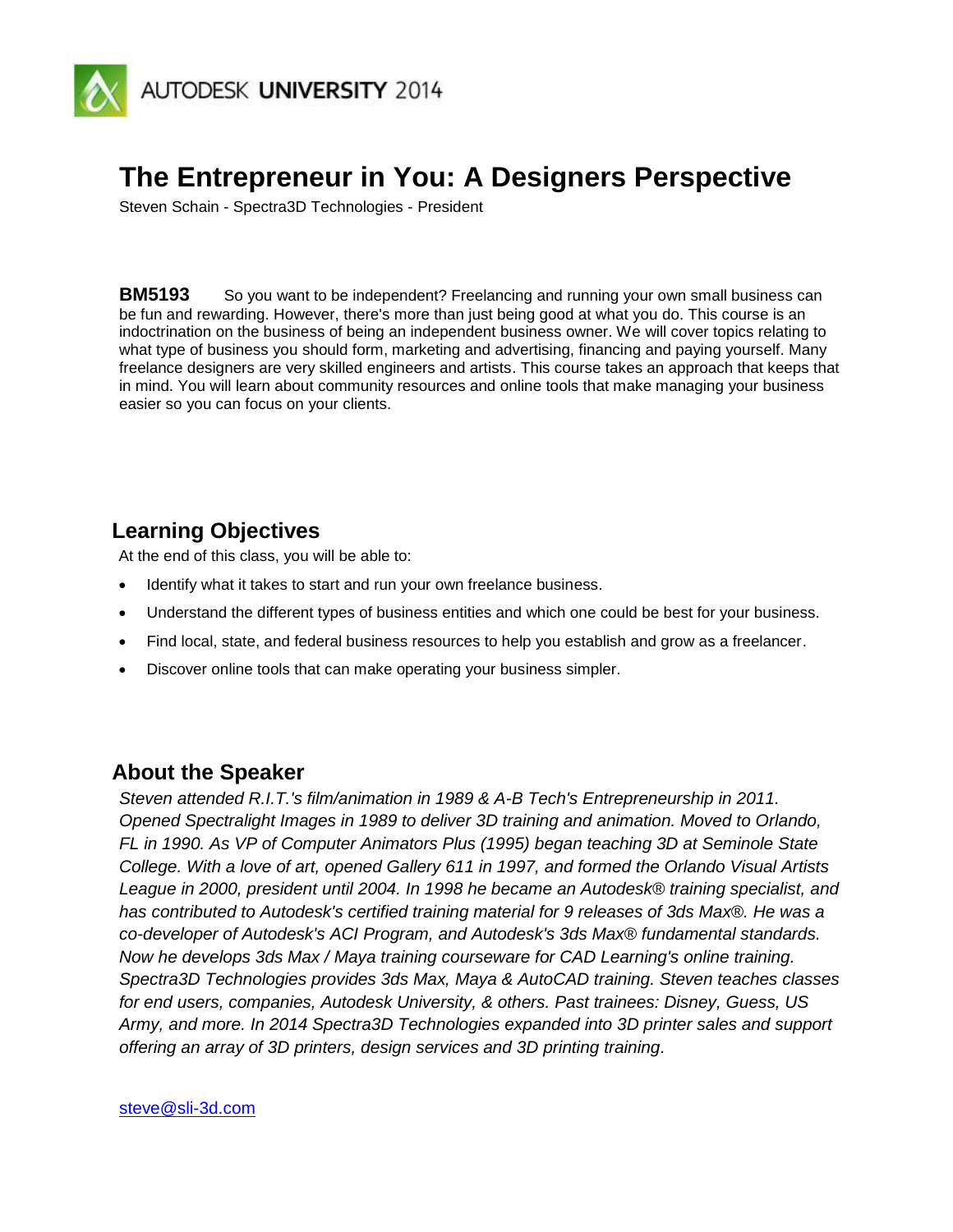# **Running your own business: Are you ready?**



 **The Entrepreneur in You**

# **Who is an independent business owner?**

One of the core properties that defines an independent business owner is that he or she has limited or no outside control. In most cases, an independent business is not traded on the stock market and it will rarely answer to a larger entity. This sort of freedom is both exciting and a little bit scary. As an independent business owner, you have tons of control over your product development, financial decisions, and customer relationships. However, this degree of control also means that an independent business can be riskier financially and often requires a high degree of commitment, especially during the initial startup phase.

# **What type of business do you own? Should you own?**



### **Sole Proprietorship**

A sole proprietorship is an unincorporated business that is owned by one individual. This is the most common type of independent business that you will find. Sole proprietorships are relatively easy to start, as they don't require any legal action. If you have been freelancing already, you are the proud owner of a sole proprietorship whether you knew it or not. With this business structure, you, as the owner, are entitled to all profits. Unfortunately, this also means that you are solely responsible for any debts that your business may accrue and any taxes that the company may owe.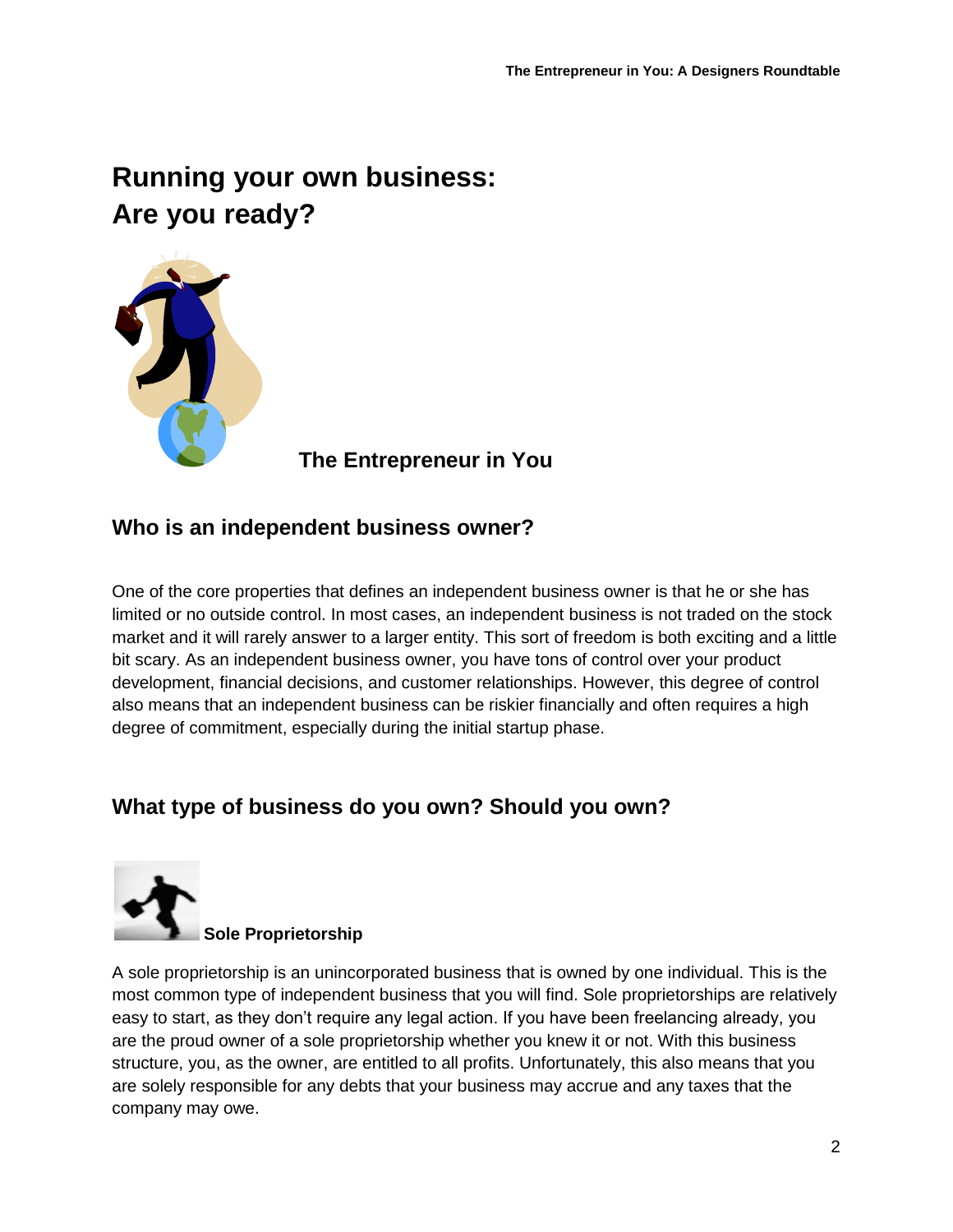

A partnership is a business relationship between two or more persons. In this type of relationship, all partners pledge to contribute in some manner toward the advancement of the business, whether with investments, property, skills, or labor.

There are many benefits to forming a partnership. Having other people that you trust as part of your independent business gives you a great source for collaboration and decision making. You may also feel better about making the leap into an independent business because there is safety in numbers. Finally, it can be easier to gather investors and acquire capital when there is more than one qualified person in the organization.

The downside of a partnership is that there is no separation between the business and your personal assets. This can leave you personally vulnerable if the partnership dissolves.

### **Limited Liability Company**

A Limited Liability Company (LLC) lies somewhere between a sole proprietorship and a corporation. Independent businesses with this structure benefit from the flow-through taxation found in a sole proprietorship or partnership, which means that income generated is taxed as if it were the owner's income. Meanwhile, LLC holders also receive the limited liability granted to a corporation. This gives an LLC business greater flexibility than a corporation and is a great option for a single owner independent business.

### **Limited Liability Partnership**

As you might have guessed, a Limited Liability Partnership is a combination of a traditional partnership and an LLC structure. In this arrangement, partners share limited liability. The biggest benefit of this relationship is that one partner is not legally responsible for the misconduct of another. If you are considering this type of independent business, be sure to check the laws in your state, as they can vary significantly.



An S Corporation is a business entity that has elected to be taxed under Subchapter S. This type of business doesn't typically pay federal income taxes. Furthermore, any income and loss will be passed through or divided between shareholders

### **C Corporation**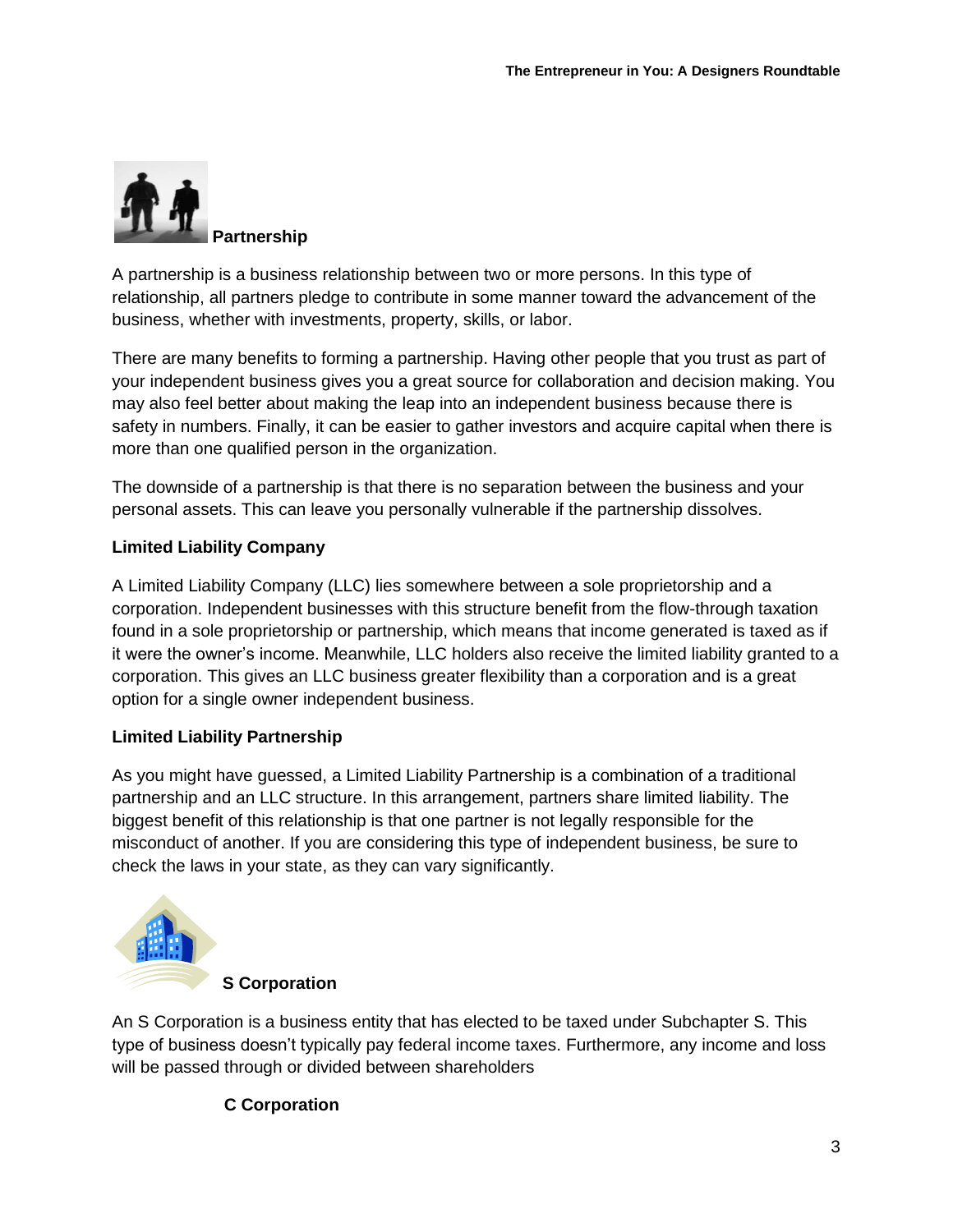A C corporation is the most common type of corporation and is the business structure adopted by most major corporations. In a C corporation, the business entity is taxed separately from owners.

### **Not-for-Profit**

Charitable, philanthropic, and educational organizations are typically structured as a non-profit or not-for-profit organization. There are three legal forms a not-for-profit can take: corporation, unincorporated association, and charitable trust. Prior to receiving an official non-profit designation, the organization must be incorporated as a business. After the paperwork is completed, you can file for a 501(c), typically a  $501(c)(3)$ . This is an IRS status that officially qualifies you for non-profit status. When running a non-profit organization, you are often accountable to funders, the public, and, in many cases, granting or governmental bodies.



No matter how successful it may be now, every company has faced an obstacle or two. Even before it gets off the ground, there are a number of hurdles that have to be addressed. Some of your first steps should help you lay a good core foundation for your business. While it is very common and, in fact, necessary, that your company will expand, shrink, and shift gears, you should go in with a clear business concept. Help to narrow your focus and identity the true nature of your business by creating an initial business plan, complete with mission statement, vision statement, and growth projections.

Another initial step should be to determine which of the already discussed independent business structures work best for your company. If you do decide to go the partnership route, it is important that you locate knowledgeable people that you can trust.

Once you have your basic business plan and an outline of your business structure in place, you will be much better positioned to begin looking for startup capital. While traditional funding mechanisms like banks are still a viable option, take some time to explore more modern funding mechanisms, such as crowd sourced financing and angel investors.

One of the biggest hurdles that many new business owners face is the time commitment. If you are planning to start the business on your own, it is important to know that it will be unlike any full-time job you have ever had. In its infancy, your new business will need constant care and attention. Free time and vacations may be difficult to come by.

No matter how well conceived your business plan is, it won't get you anywhere without clients and customers. This can take a ton of research. Find out where your customers hang out. Are

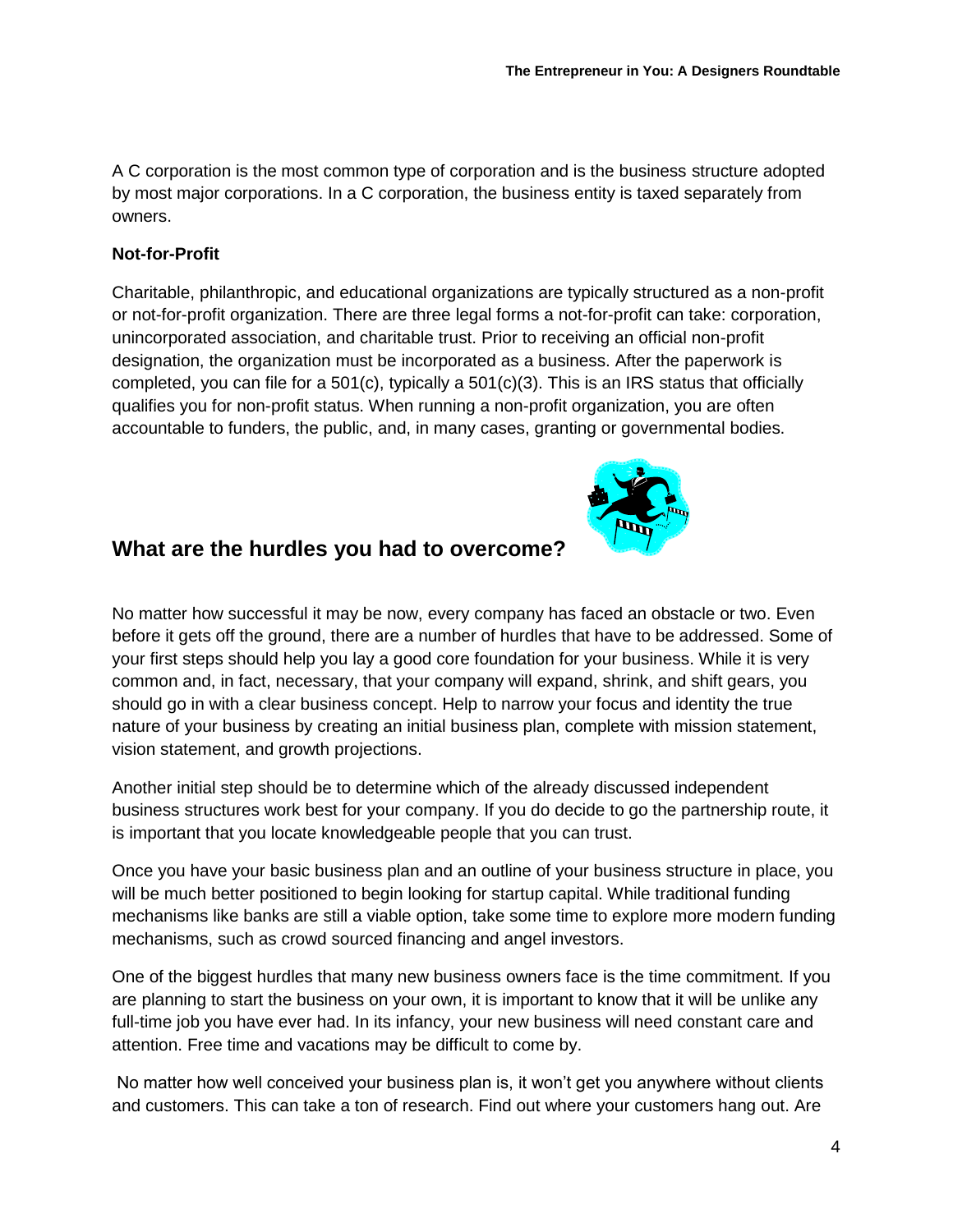they in online chat rooms? Do they do their purchasing at brick and mortar stores? Are you pulling from a strictly local base or can you expand your geographic target? Answering questions like this will help you identify your customer base and help you figure out how your message should be structured in order to reach your clientele.

Taking your business to the next level can be more a lot harder than it seems. Let's say that you have grown your customer base and have a line of clients seeking your design services. Soon, you have more projects than you can possibly handle yourself. What do you do? Do you outsource? Do you bring on a dedicated staff? What if you can't find a qualified staff to produce quality work at a price you can afford? Maybe you find a business partner at this stage. Maybe you are happy where you are at and you start to be more selective with the type of work that you take on. If you do choose to go the expansion route, you will often be faced with a whole new set of hurdles, as you have to figure out how to pay more salaries, buy equipment, and navigate new accounting and regulatory challenges that come with hiring employees. For many business owners, the expansion stage is the most difficult hurdle of all.

# **How do you market your product or service?**

Traditional marketing services, such as TV, radio, and print can still attract a great deal of attention. This type of advertising, however, can often be prohibitively expensive for a startup. If you don't have the budget for traditional media, social media, including websites, blogs, videos, and chat rooms, can be a great alternative. Attend a class or read a couple books about SEO or online advertising, and you can see a massive uptick in online traffic. Again, the most important factor is that you have identified your customer base, located where they hang out, and figured out how to present your message.



# **How do you pay yourself?**

When starting a business, you will want to think long and hard about how to pay yourself. Although individuals have tons of different reasons for wanting to start a business, money is nearly always one of these. For starters, do your research. Different business structures have different requirements about how you can generate personal income.

After you are certain that you know any restrictions on payment, it is time to determine your salary. One good place to start is to think about what you want to get out of your business. Are you willing to delay your pay day in order to sink extra money into your business and reap the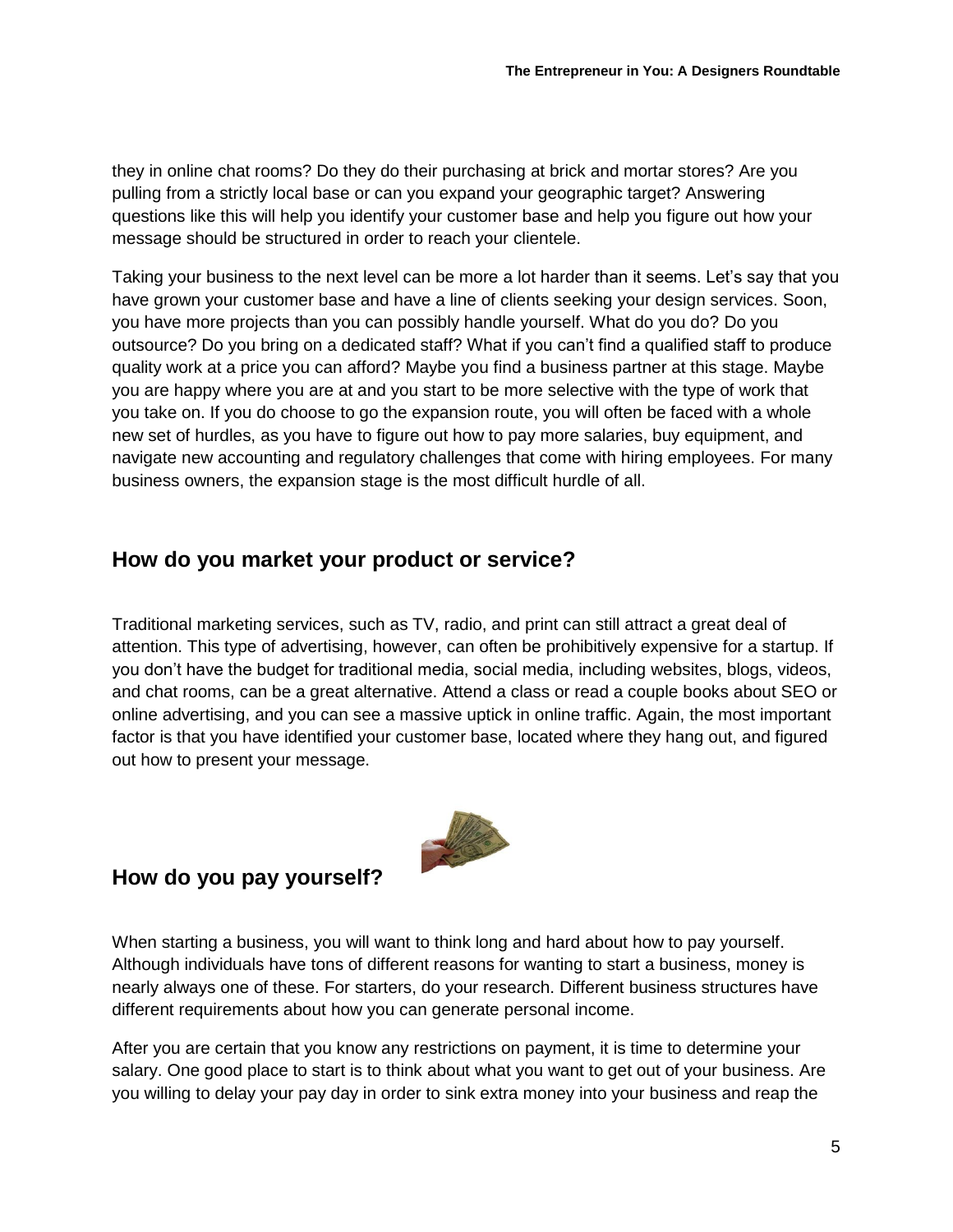benefits later? If so, you may choose a payment structure that allows you to cover your basic expenses while reinvesting the rest into the business. To determine your payroll in this case, sit down and figure out your monthly, quarterly, and annual expenses. Then, simply divide by 12 and you have your monthly salary.

Another philosophy for paying yourself is to determine how much you are worth and pay yourself accordingly. If you feel like you left the daily grind behind to finally feel more comfortable, you may be looking to give yourself a raise. If you decide to go this route, you may be more comfortable, but your business growth could be slowed.

Finally, some startup business owners choose to take a specific percentage of the monthly profits as their salary. This is only really advisable if you have a bit of a nest egg to draw from if the profits aren't initially enough to cover your personal expenses. However, in the long run, a percentage-based salary plan can lead to huge personal gains.

Another consideration to address upfront is what you plan to do with any extra money. Some small business owners take any unexpected profits as bonuses while others invest it back into the business.

Goals and benchmarks are important. How much do you want to make this year? How about next year? In five years? What about your employees; what sort of salary growth do you want to be able to offer to others?



# **How do you pay your taxes?**

As with your salary, how you pay your taxes will depend on how the business is structured. Since so many business-related expenses, including utilities for your home office, mileage on your car for business-related events, and the cost of any business-related materials, can be deducted, you are going to have to be better than ever at organizing your receipts and bills.

# **Accounting?**

With accounting, there are really two options: do it yourself or hire a professional. While software programs can make filling your taxes easier than ever, there is still plenty of room for error when taking care of your own taxes. The obvious benefit of doing your own is that it can save some of your hard-earned dollars.

One of the biggest benefits of opting for a professional accountant, however, is that it can save you lots of time and plenty of headaches. Although paying somebody to do your taxes can seem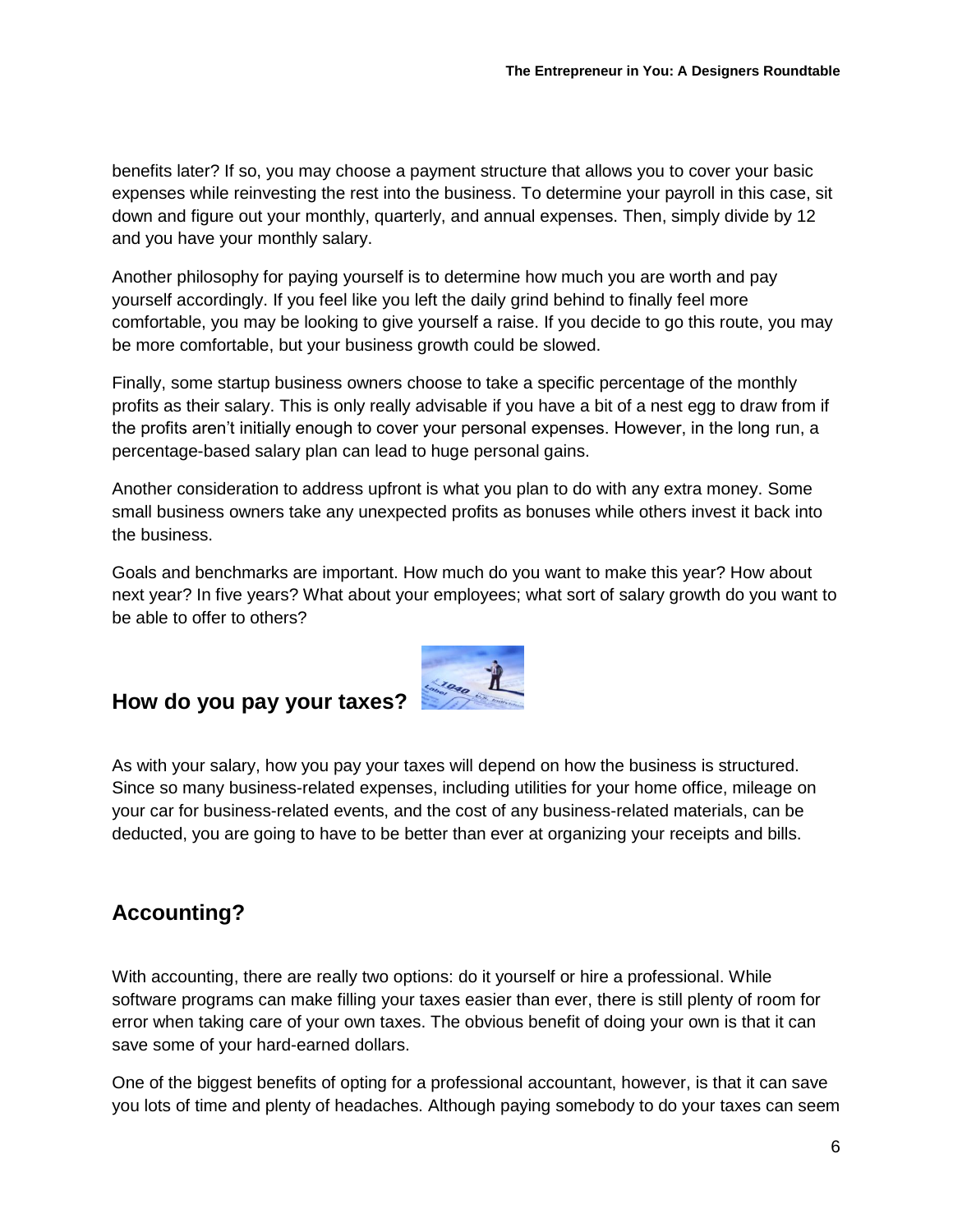like it is the more costly option, a professional's knowledge of deductions can actually be a netgain.

### **Resources… (Federal)**

#### **Small Business Administration** [\(http://www.sba.gov/\)](http://www.sba.gov/)

The SBA site provides tons of information and educational resources, as well as links to loans and grants. If you would like to learn more about government contracting, the SBA is a great resource.

#### **Business USA** [\(http://business.usa.gov/\)](http://business.usa.gov/)

This government-ran website is a one-stop-shop for American businesses. The site connects businesses to services and relevant information and offers help for everything from training to exporting.

#### **SCORE** [\(http://www.score.org/\)](http://www.score.org/)

SCORE offers help with a wide-range of business development issues, including legal advice, startup information, creating a business plan, marketing, getting financing, and more. In addition to online resources, there are also local SCORE chapters that can be quite helpful.

### **Resources… (State/Local)**

### **Small Business Development Centers**

An offshoot of the SBA, Small Business Development Centers help with technical and managerial assistance, offer free counseling and training, and run a number of special programs, such as international trade assistance, procurement assistance, and help seeking venture capital. You can find your regional office at [http://www.sba.gov/tools/local](http://www.sba.gov/tools/local-assistance/regionaloffices)[assistance/regionaloffices.](http://www.sba.gov/tools/local-assistance/regionaloffices)

### **Chamber of Commerce**

Your local Chamber of Commerce can give you tons of access to the local business community and plenty of marketing opportunities.

#### **Business Incubators**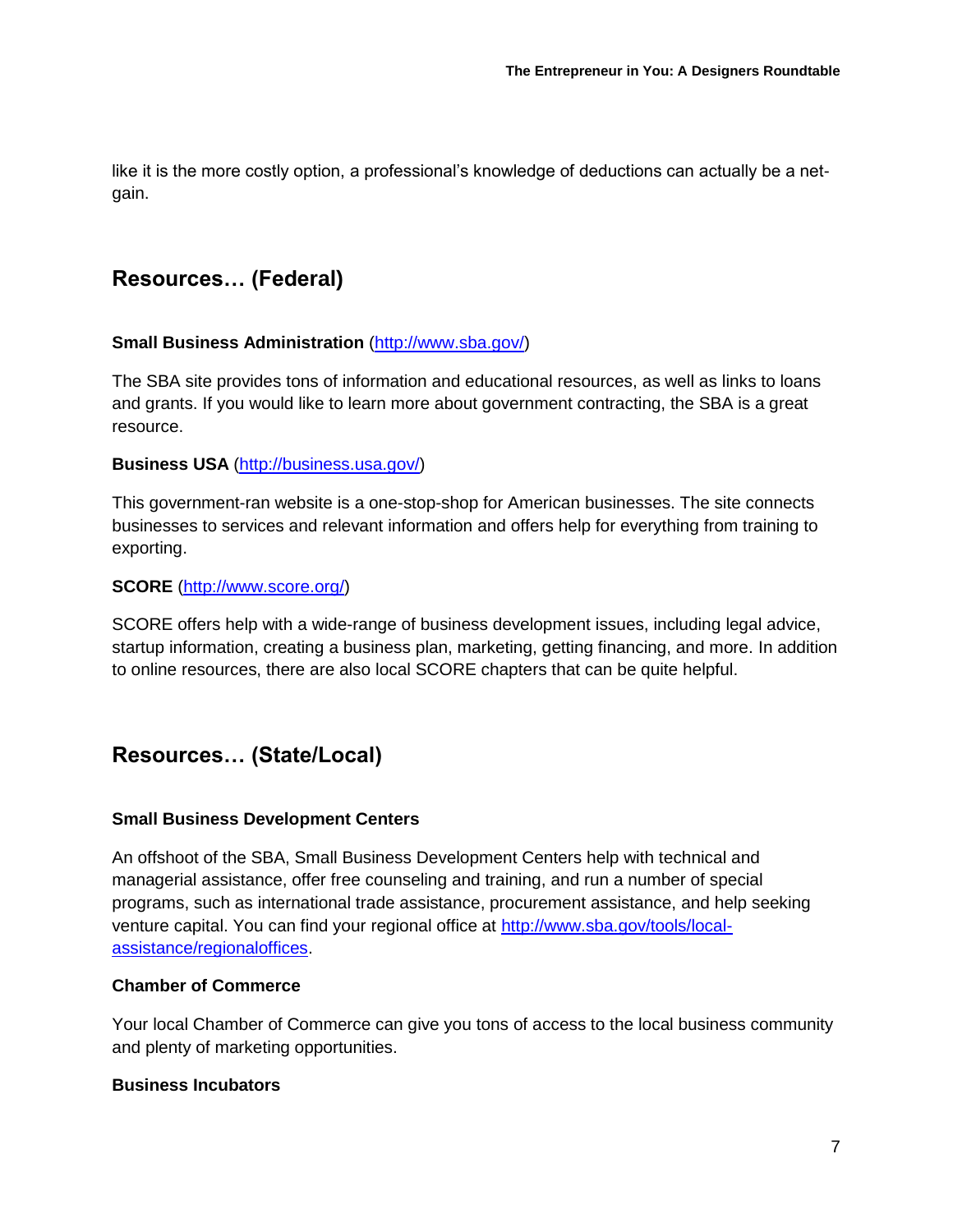Typically ran by the state or a college, business incubators can be an amazing resource for startups. These incubators offer a full slate of resources, including office and production space, the use of office equipment, mentoring and educational services, and much more. To see a great example of a business incubator in action, check out BASE (Business Acceleration Site at Enka) at http:/[/www.abtech.edu/base.](http://www.abtech.edu/base)

### **Tools…**

**Project Management:**

### **CreativePro Office [\(http://mycpohq.com/\)](http://mycpohq.com/)**

This free app is a great starting point for project management. The tabbed navigation on the interface gives you easy access to information about clients, projects, timesheets, finances, and your team. The integrated client tracking is another great feature.

### **Basecamp [\(https://basecamp.com/\)](https://basecamp.com/)**

When you are ready to purchase a project management program, Basecamp is a great option. For a mid-tier priced point, you get tons of features. The interface is extremely easy to use and third-party integrated features help you customize the program to suit your workflow.

### **ActiveCollab** [\(https://www.activecollab.com/\)](https://www.activecollab.com/))

If you are virtually managing projects, you will want to have good collaboration software. ActiveCollab puts the collaboration space right on your website. You can also enjoy file sharing, discussions, collaborative writing, assignments, and reminders. Optional plug-ins give you the ability to further customize your online space.

### **DimDim** [\(http://dimdim.en.softonic.com/web-apps\)](http://dimdim.en.softonic.com/web-apps)

DimDim helps you host online meetings. With this program, you are able to share your desktop and documents virtually. Voice-over-IP and teleconferencing features help you host a full-scale meeting from anywhere.

# **A few more handy resources**

**Zoho** [\(https://www.zoho.com\)](https://www.zoho.com/)

Zoho offers a whole suite of business, collaboration, and productivity applications.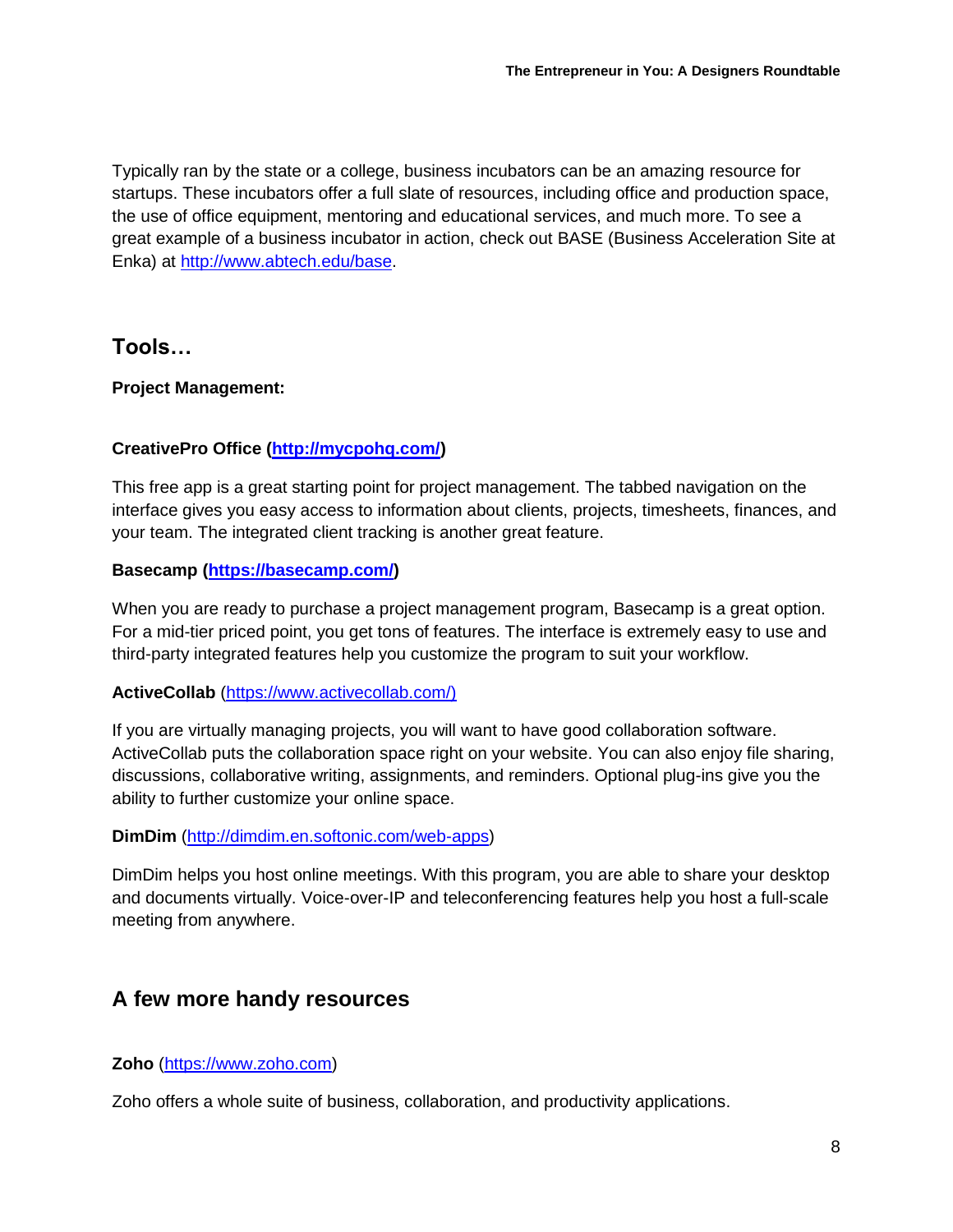### **ASANA** [\(https://asana.com/\)](https://asana.com/)

Asana gives you a new way to communication with your team without the use of email.

**Trello** [\(https://trello.com/\)](https://trello.com/)

Trello is a highly visual way to track your project with drag and drop features that vividly show your progress.

# **Social Media Management:**

### **99 Social** [\(http://www.99dollarsocial.com/\)](http://www.99dollarsocial.com/)

Hire a content manager to post on your accounts seven days a week for just \$99.

**Hoot Suite** [\(https://hootsuite.com\)](https://hootsuite.com/)

Hoot Suite has plenty of analytics to help you track your campaigns and measure results.

**Swayy** [\(www.swayy.co\)](http://www.swayy.co/)

Swayy has tools to help you figure out what content your audience best responds to.

### **Compfight**

Compfight helps you identify images from Flickr to accompany your posts.

# **Website tools:**

### **Google Analytics** [\(http://www.google.com/analytics\)](http://www.google.com/analytics)

A slate of tools help you identify what is working the best on your site and to what your clients are responding.

**Webmaster tools** [\(https://www.google.com/webmasters/tools\)](https://www.google.com/webmasters/tools)

Google tools can help you check your site for issues, explore how users are finding your site, and help you optimize your content.

**AdWords** [\(http://www.google.com/adwords\)](http://www.google.com/adwords)